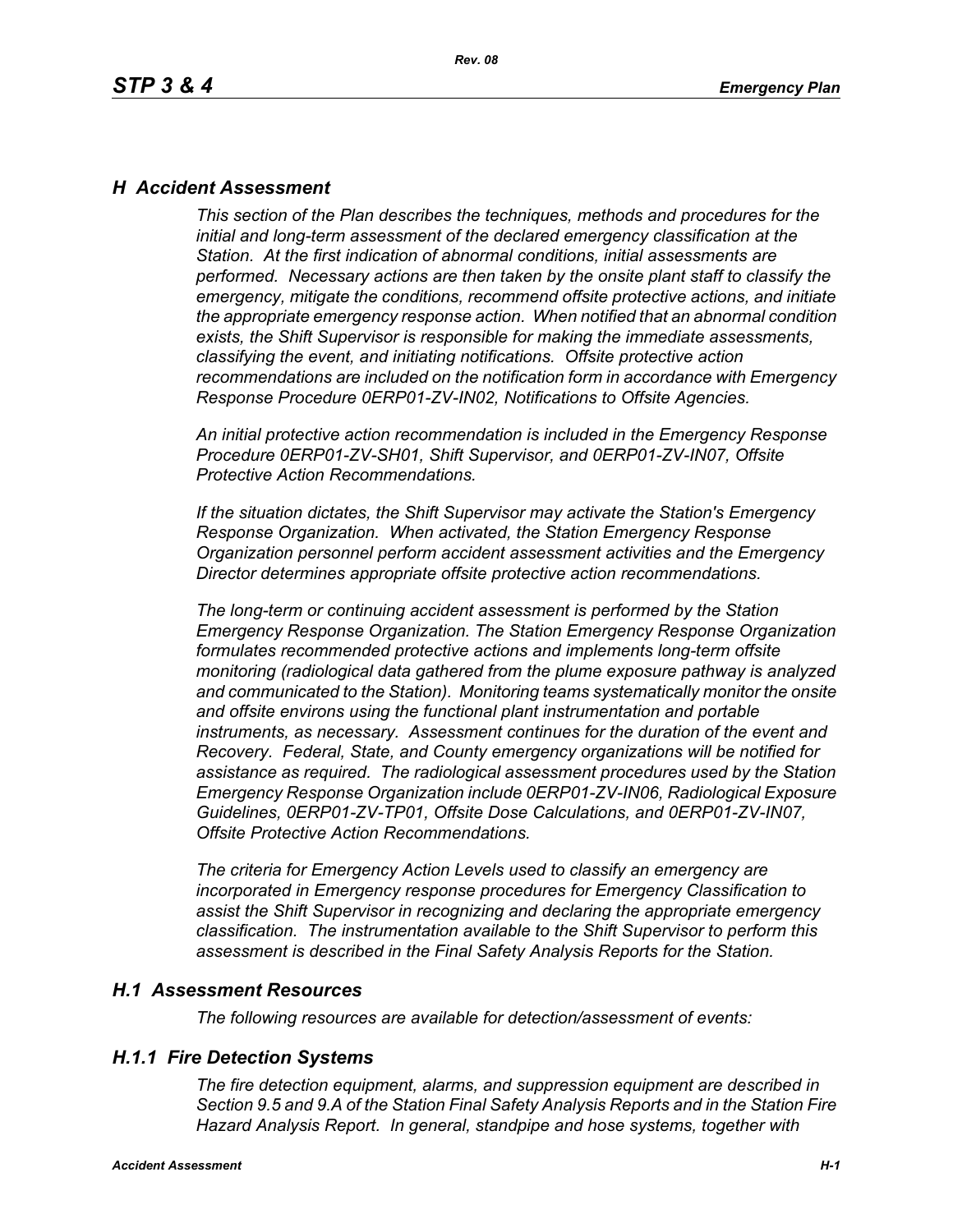*portable extinguishers, are provided in all buildings throughout the Station, except the demineralizer building for Units 1 and 2. Additionally, the following systems are provided in selected areas to enhance the total fire protection and detection program:*

- *Automatic wet pipe sprinkler system*
- *Manual pre-action dry pipe system*
- *Manual pre-action sprinklers*
- *Water spray deluge system*
- *Foam-water sprinklers*
- *Hydrants*
- *Halon system*
- *Carbon Dioxide system*

#### *H.1.2 Seismic Monitoring*

*The seismic monitoring system is described in Section 3.7 of the Station Final Safety Analysis Reports. The seismic instrumentation is a triaxial time history accelererometer unit with programmable alarm, trigger, memory, recording and data retrieval capabilities and computer interface. The appropriate trigger condition will be selected to start data capture for later analysis. Settings for the instrument's pre-event memory and length of time that data is recorded will be selected so that the significant ground motion associated with the earthquake is recorded. The recorded information can be analyzed and displayed using software supplied with the machine. This software will display the measured response spectrum to be compared with the Operating Basis Earthquake (OBE) and Safe Shutdown Earthquake (SSE) response spectrum. The seismic instrumentation locations are identified in the Station's Final Safety Analysis Reports.*

#### *H.1.3 Plant Process Instrumentation*

*The plant process instrumentation consists of various pressure, temperature, and level indicators of the Reactor Protection System and the Engineered Safety Feature System.*

*Instruments which provide information to the Plant Operations Staff for monitoring conditions in the reactor, reactor coolant system, and containment, and specific instrumentation designations and ranges are listed in the Unit Technical Specifications. These instruments provide information necessary for the rapid assessment of emergency conditions within the Station.*

*Additionally, the instrumentation provides data in the Control Room, Technical Support Center and the Emergency Operations Facility via the Emergency Response Facilities Data Acquisition and Display System or Plant Information and Control System.*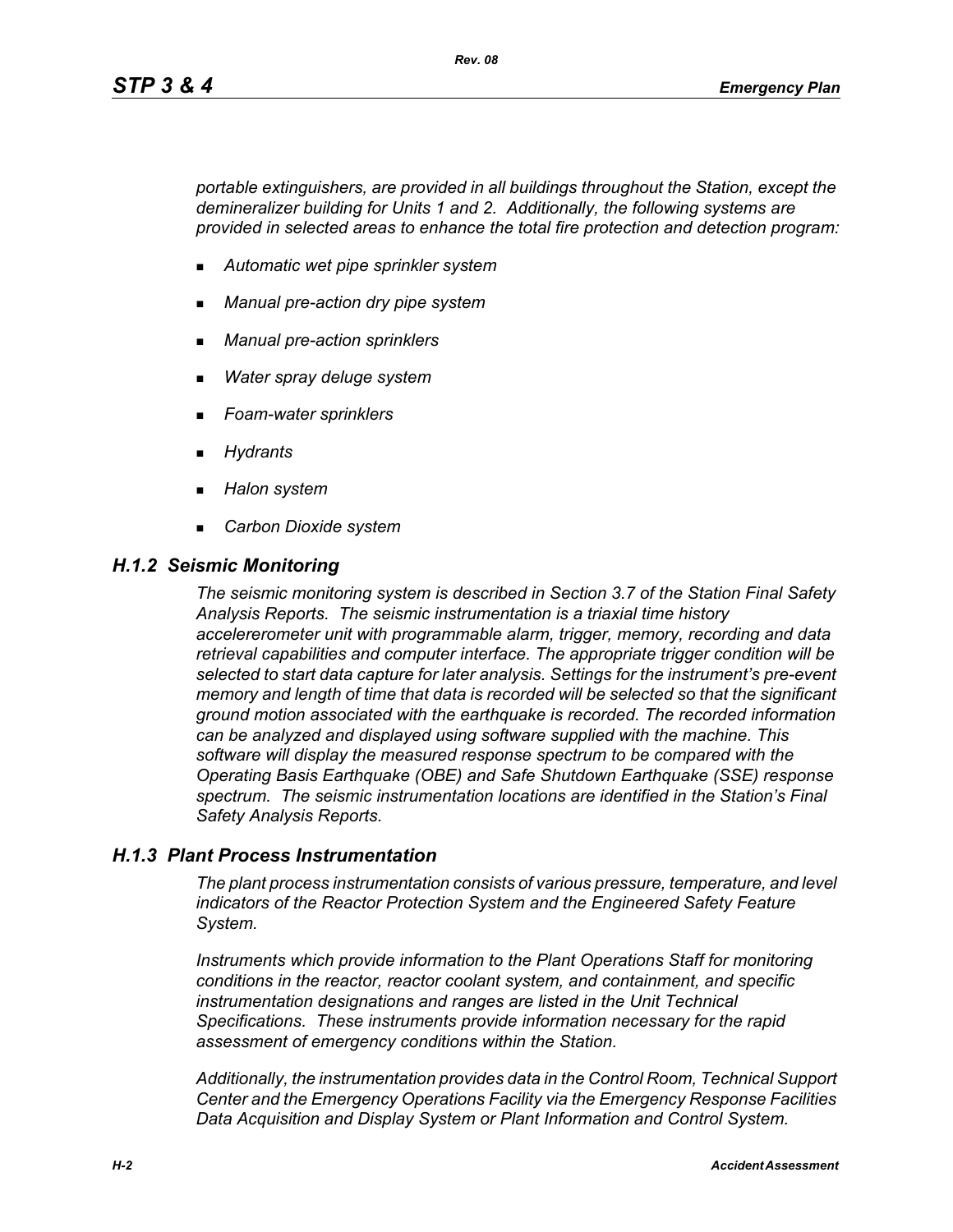## *H.1.4 Liquid Radiation Monitor*

*A liquid radiation monitor is provided for gross failed fuel detection. The monitor obtains a continuous sample from the reactor coolant system and activates an alarm on the Radiation Monitoring System if a predetermined activity level is reached. The monitor is described in Section 11.0 of the Station Final Safety Analysis Reports.*

### *H.1.5 Radiation Monitoring System*

*The Station has a system for monitoring radioactivity throughout the Station. This system is called the Radiation Monitoring System and consists of area and process/effluent radiological monitoring instrumentation. More information on the Radiation Monitoring System can be found in Section J of this Plan and is described in detail in Section 12.3 of the Station Final Safety Analysis Reports.*

#### *H.1.6 Meteorological System*

*The Station has two permanent meteorological towers near site for the analysis of current Station area meteorological data. The primary tower is a 60-meter (196.9 feet) tower, instrumentation, and computerized data output. The primary tower instrumentation includes sensors to measure wind direction, wind speed, air temperature, dew point, solar radiation, precipitation, and calculated differential temperatures between elevations. Data from the primary tower is relayed to the Station. This data is displayed by the Integrated Computer System (ICS/ERFDADS/PICS) and the Control Room meteorological instruments Table H-1 provides details on instrumentation and elevations of primary meteorological instrumentation.*

*The backup system consists of a 10-meter (32.8 feet) tower with similar but fewer instruments to measure air temperature, wind speed, and wind direction.*

*Data from either tower can be fed by independent digital processors to the Control Rooms, Technical Support Centers, Emergency Operations Facility, the Nuclear Regulatory Commission and State and County offices through direct dial modem communications.* 

*Weather forecasts are available from the National Weather Service by telephone. The Station has the option of using contracted commercial weather service or the National Weather Service.*

#### *H.1.7 Plant Liquid Systems*

*Analyses of plant liquid systems may be performed to help ascertain the nature of problems detected by other instrumentation (prior to an emergency). The samples will be collected and analyzed in accordance with Station Chemistry and Radiochemistry procedures.*

#### *H.1.8 Gaseous Effluent Radiation Monitoring System*

*The Gaseous Effluent Radiation Monitoring System is based on the Radiation Monitoring System multiple channel analysis. Each channel consists of a sampling*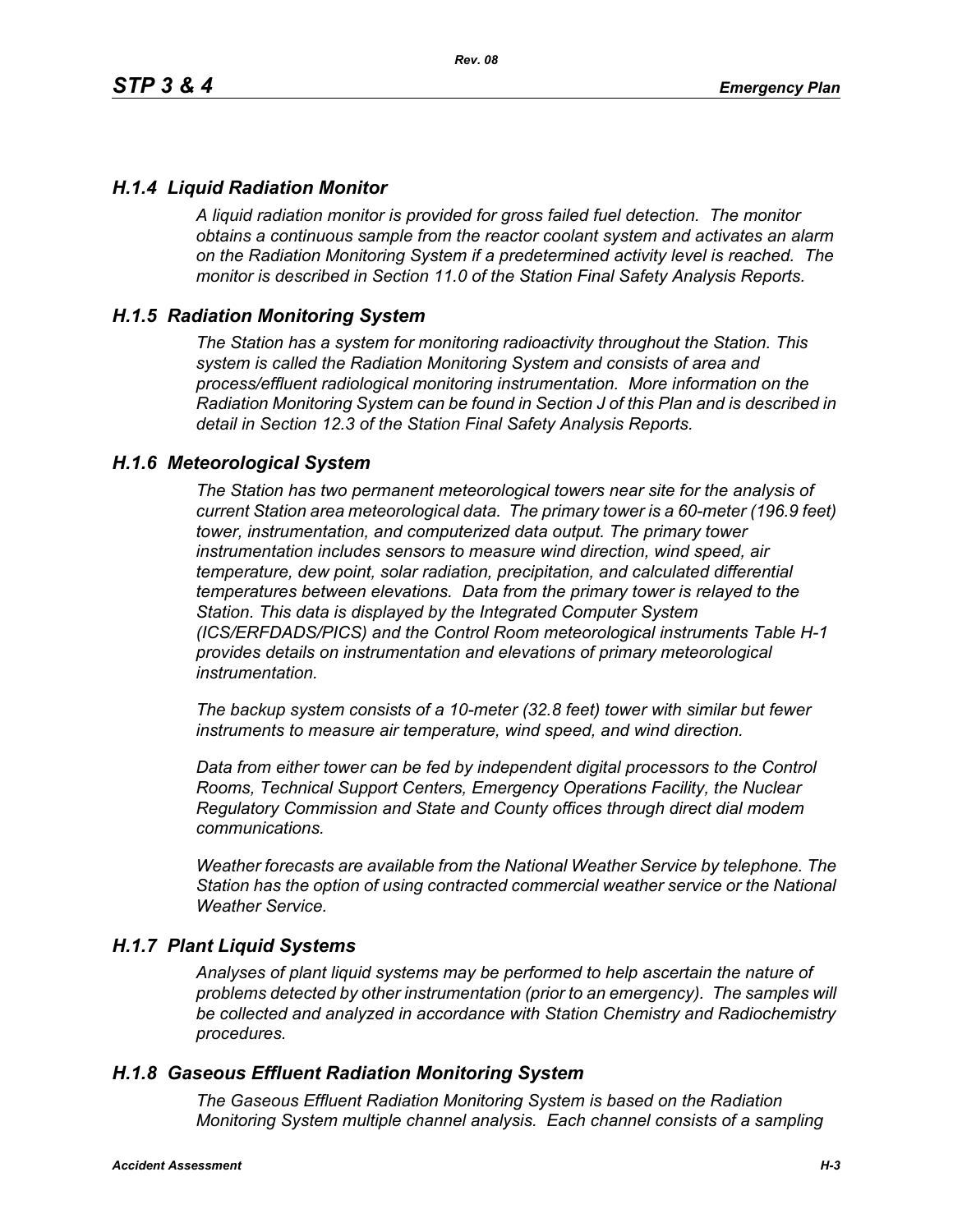*mechanism, one, two, or three chambers for particulate, iodine, and/or noble gas collection and detection, associated with auxiliary equipment and a local microprocessor. The system is capable of monitoring particulate activity and iodine and noble gas concentrations, in accident and normal ranges. Location of detectors for the process/effluent Radiation Monitoring System is provided in table form in Section 11.5 of the Station Final Safety Analysis Reports.* 

#### *H.2 Objectives of Onsite and Offsite Monitoring*

*The primary objective of the Onsite and Offsite Emergency Response Teams is to rapidly survey areas in order to determine the extent and distribution of radioactive material following an incident. The initial onsite and offsite surveys are important in the decision process since the extent and type(s) of protective actions will be based upon data reported by the survey teams.*

*Data provided to the Radiological Director from the field monitoring teams shall be compared to information supplied to the dose projection and assessment area by any Department of State Health Services teams that may be dispatched into the area. Data collected before Texas Department of Health teams are in the field shall be provided to the Department of State Health Services by the Radiological Director as soon as possible.*

*The task of each Offsite Field Team is to collect air samples and survey data so as to transmit information and results to the appropriate response center (i.e., the Control Room, Technical Support Center, and Emergency Operations Facility). 0ERP01-ZV-TP02, Offsite Field Teams provide process and procedural requirements for Offsite Field Teams. Information obtained by the Offsite Field Team is transmitted to the Offsite Field Team Supervisor as appropriate to the phase of the response, via radio contact. After the initial urgency of the post-accident situation has relaxed, subsequent surveys will be performed to obtain more information.*

*The systems and equipment described in this section and the personnel resources described in Section B and C of this Plan allow for continuous monitoring and assessment of abnormal radiological conditions.*

*Within minutes of the declaration of an emergency, monitoring of the plant systems is established to assess potential releases or the extent of an actual release and to provide guidance for appropriate protective measures. This includes the capability to deploy an Offsite Field Team. Offsite Field Teams may be deployed after declaration of an Alert or higher emergency classification with an effluent monitor indication of a higher than normal release of radioactive materials or an unmonitored release. Field monitoring data and samples shall be collected and analyzed per normal Station Radiation Protection procedures and Radiological Environmental Monitoring procedures. Data from Federal, State, and County organizations are coordinated with the Station through their representatives at the Station Emergency Operations Facility with the Radiological Director.*

*The principal early concerns are thyroid dose commitment, due to inhalation of radioactive iodines, and exposure from immersion in a cloud of radioactive noble*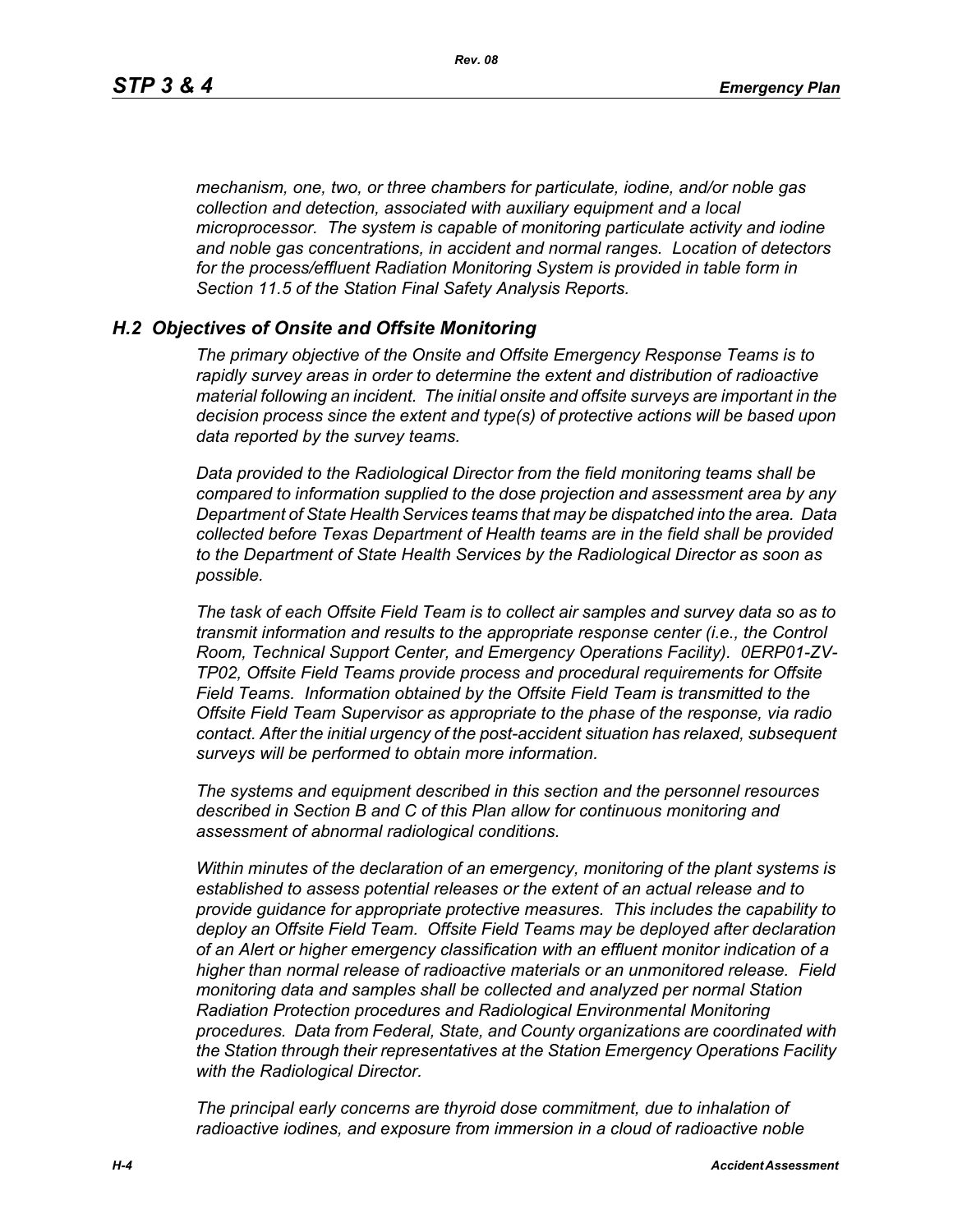*gases. Criteria for taking protective actions such as evacuation are expressed in terms of these two variables. Following this, efforts will normally be directed toward the evaluation of possible long-term exposures from ground deposition and various food chain pathways. Monitoring will continue throughout the duration of the emergency classification to allow for offsite protective action recommendation escalation, recovery or termination (with concurrence of County, State, and NRC organizations) as dictated by environmental sampling results.*

*Offsite Field Teams may be deployed to take dose rate readings and iodine concentrations in accordance with 0ERP01-ZV-TP02, Offsite Field Team. The Radiological Director will provide direct input to the Emergency Director concerning the need to make protective action recommendations to offsite agencies.* 

*Environmental radiological impact analysis is available using computerized dose assessment models or equivalent. This is more adequately detailed in Emergency Response Procedure 0ERP01-ZV-TP01, Offsite Dose Calculations.*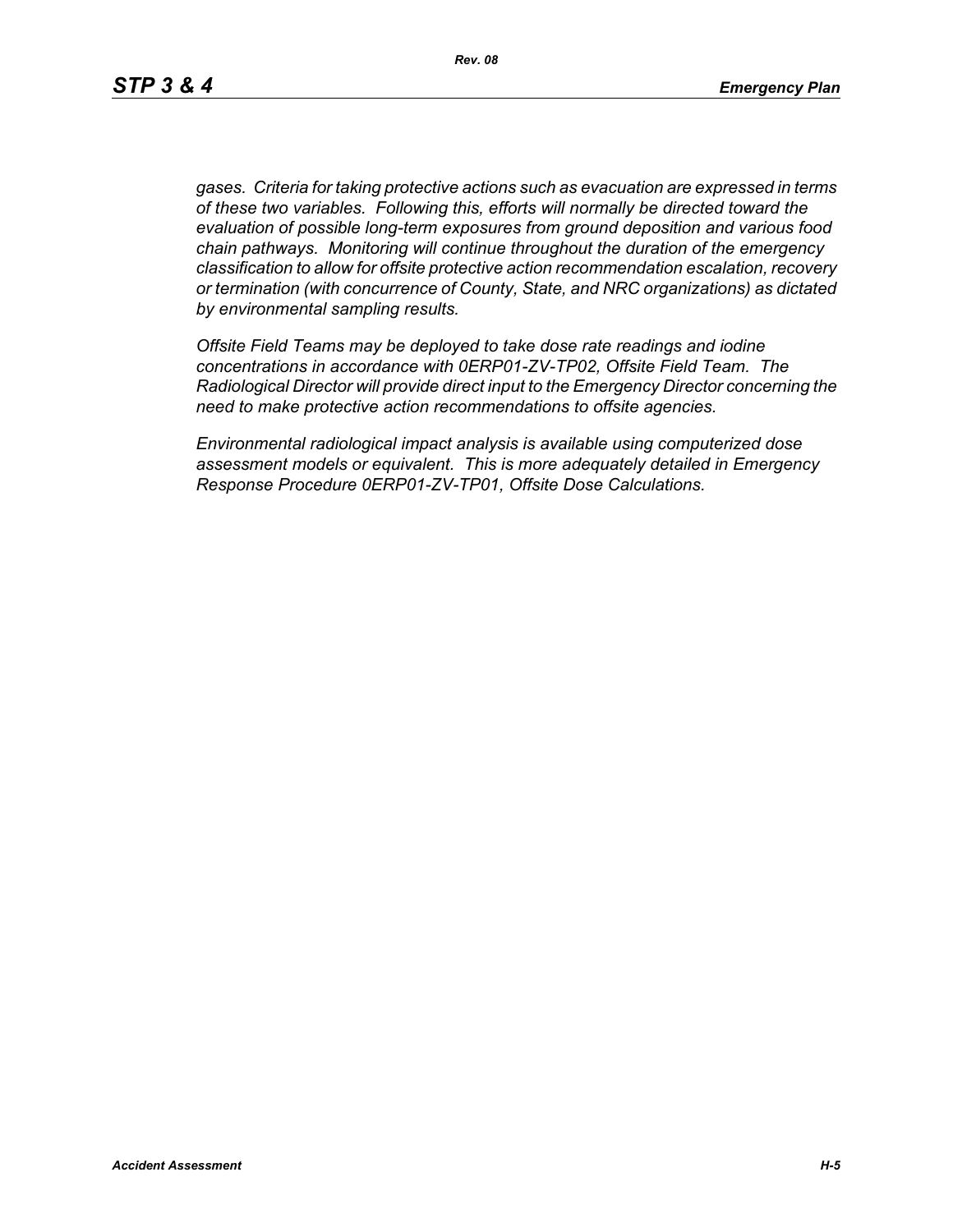# *Table H-1 Assessment Instrumentation Page 1 of 4*

*Typical Onsite Assessment Equipment and Facilities*

|    | <u>INSTRUMENT SYSTEM</u>         | <b>DESCRIPTION &amp; LOCATION</b>                                                                                                                                                        | <b>FUNCTIONAL APPLICABILITY</b>                                                                             |
|----|----------------------------------|------------------------------------------------------------------------------------------------------------------------------------------------------------------------------------------|-------------------------------------------------------------------------------------------------------------|
| 1. | <b>Meteorological Monitors</b>   |                                                                                                                                                                                          |                                                                                                             |
|    | <b>Meteorological Wind Speed</b> | Wind speed indicators located<br>on primary (60m) and backup<br>(10m) towers on northeastern<br>portion of the site                                                                      | Measures wind speed at 10m<br>and 60m above ground level                                                    |
|    | <b>Wind Direction</b>            | Wind direction indicators located<br>on primary (60m) and backup<br>(10m) towers on northeastern<br>portion of the site                                                                  | Measures wind direction at 10m<br>and 60m above ground level                                                |
|    | Temperature Differential         | Temperature sensors located on<br>primary (60m) tower and backup<br>(10m) towers on northeastern<br>portion of the site                                                                  | Measures temperature at 10m<br>and 60m above ground level for<br>computation of differential<br>temperature |
|    | Precipitation                    | Heated gage near ground level<br>at the primary tower                                                                                                                                    | Provides measurement of<br>precipitation levels                                                             |
|    | Dewpoint                         | Sensed via a dewpoint probe<br>dewpoint membrane (vapor<br>window), dewpoint cell and a<br>temperature probe sensor<br>located at 3 meters on the<br><b>Primary Meteorological Tower</b> | Provides atmospheric dewpoint<br>measurement for the site<br>environs                                       |
|    | Computer                         | Data acquisition computers at<br>primary and back up towers tied<br>to ICS/ERFDADS/PICS                                                                                                  | Provides data link for<br>meteorological information                                                        |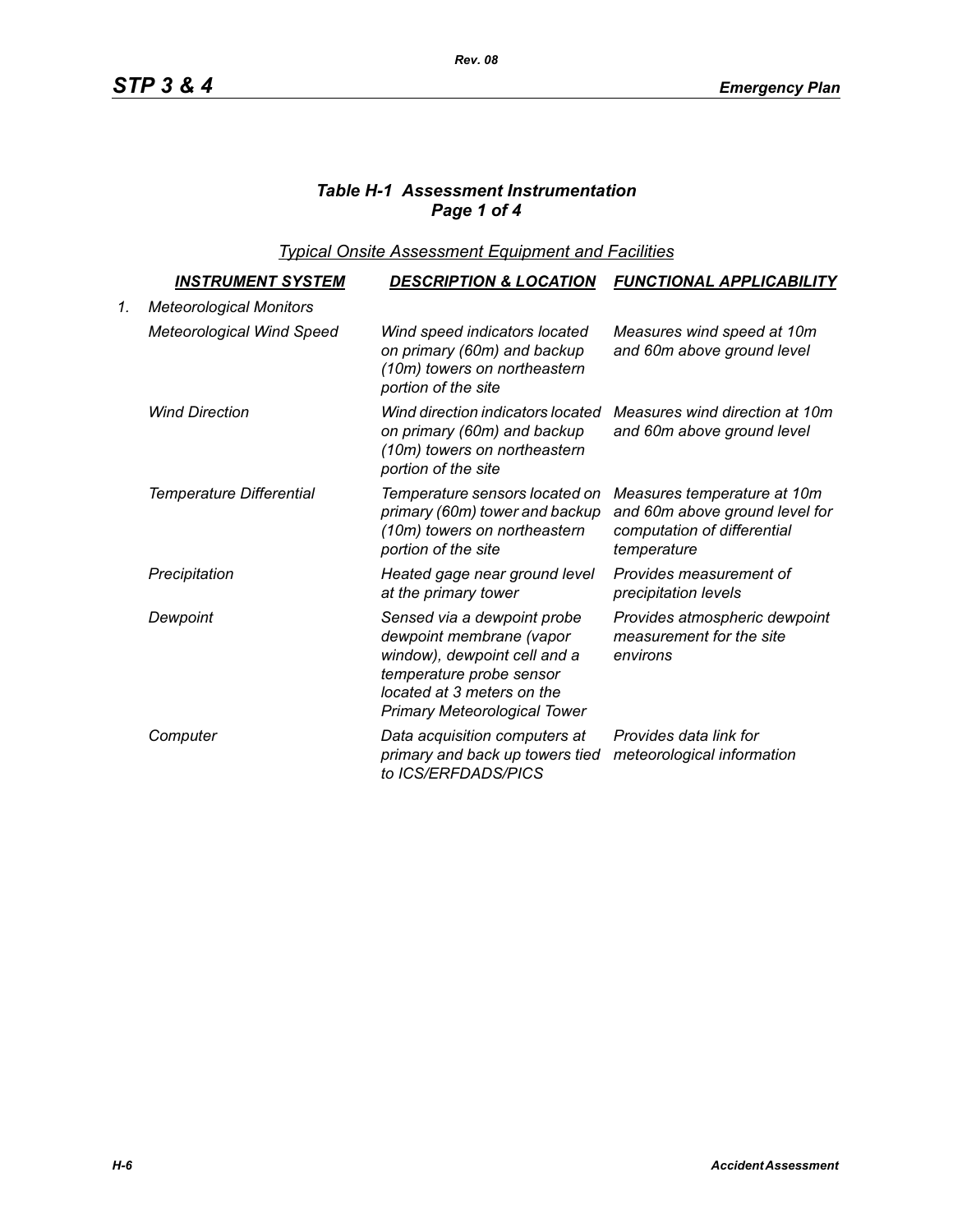# *Table H-1 Assessment Instrumentation Page 2 of 4*

*Typical Onsite Assessment Equipment and Facilities*

|                | <b>INSTRUMENT SYSTEM</b>                        | <b>DESCRIPTION &amp; LOCATION</b>                                                                                                                    | <b>FUNCTIONAL APPLICABILITY</b>                                                |  |  |
|----------------|-------------------------------------------------|------------------------------------------------------------------------------------------------------------------------------------------------------|--------------------------------------------------------------------------------|--|--|
| 2 <sub>1</sub> | Seismic Monitor                                 | A triaxial accelerometer unit with<br>programmable alarm, trigger,<br>memory, recording and data<br>retrieval capabilities and<br>computer interface | Record ground and peak<br>orthogonal accelerations with<br>respect to time     |  |  |
| 3.             | <b>Radiation Monitoring System</b>              |                                                                                                                                                      |                                                                                |  |  |
|                | A. Area Radiation Monitoring System             |                                                                                                                                                      |                                                                                |  |  |
|                | B. Process/Effluent Radiation Monitoring System |                                                                                                                                                      |                                                                                |  |  |
| 4.             | <b>Fire Protection System</b>                   |                                                                                                                                                      |                                                                                |  |  |
|                | A. Spot Thermal Detector                        |                                                                                                                                                      | Detect fixed temperature or rate<br>of temperature rise; activates an<br>alarm |  |  |
|                | <b>B.Ionization Detector</b>                    |                                                                                                                                                      | Detect nonvisible smoke and<br>combustible gases; activates                    |  |  |
|                | C. Ultraviolet Flame Detector                   |                                                                                                                                                      | Detect flame or spark; activates<br>an alarm                                   |  |  |
|                | D. Photoelectric Detector                       |                                                                                                                                                      | Detect visible smoke; activates<br>an alarm                                    |  |  |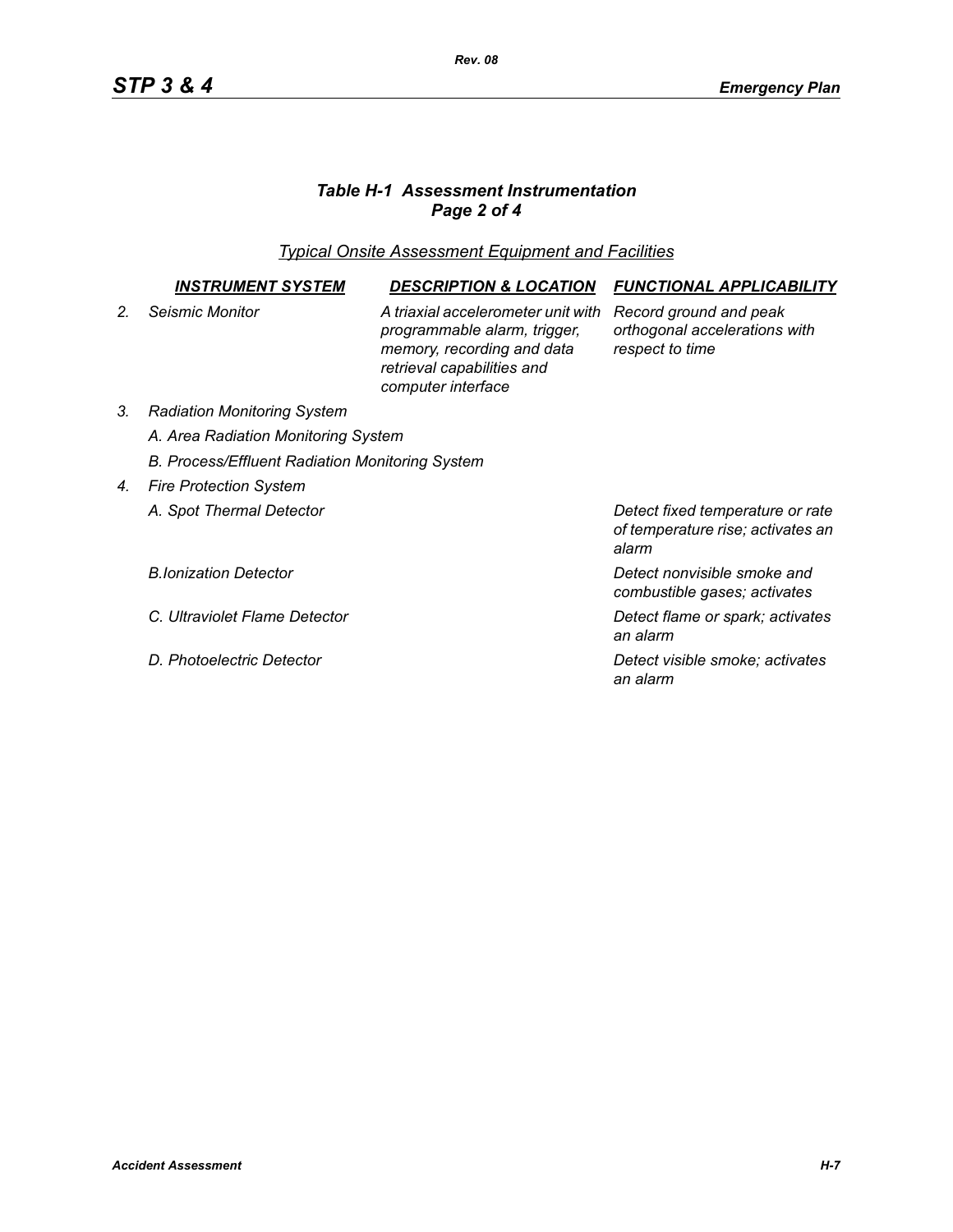# *Table H-1 Assessment Instrumentation Page 3 of 4*

## *Typical Onsite Assessment Equipment and Facilities*

| <i><b>INSTRUMENT SYSTEM</b></i>                                                      | <b>DESCRIPTION &amp; LOCATION</b>                                       | <b>FUNCTIONAL APPLICABILITY</b>                                                                                                                                                                           |
|--------------------------------------------------------------------------------------|-------------------------------------------------------------------------|-----------------------------------------------------------------------------------------------------------------------------------------------------------------------------------------------------------|
| E. Line Type Thermal Detector                                                        |                                                                         | Sufficient heat from source<br>activates an alarm                                                                                                                                                         |
| F. Fire Protection System<br>Display Unit 1 and 2 Main<br>Control Room               |                                                                         | A Cathode Ray Tube linked to<br>the unit computers provides for<br>appraisal of Fire Protection<br>System incoming alarms and<br>system actuation's in each<br>Control Room                               |
| <b>G. Fire Protection System</b><br>Display Unit 3 and 4 Main<br><b>Control Room</b> |                                                                         | <u>A video display Unit linked to the </u><br>unit computer system provides<br>for appraisal of Fire Protection<br><b>System incoming alarms and</b><br>system actuation's in each<br><b>Control Room</b> |
| Facilities                                                                           |                                                                         |                                                                                                                                                                                                           |
| A. Radiological Laboratory<br><b>Equipment and Detectors</b>                         | Chemical analysis count room of Equipped for radiological/<br>each unit | chemical analysis                                                                                                                                                                                         |
| <b>B. Environmental Surveillance</b><br>Program                                      | Thermoluminescent dosimeter<br>monitoring stations                      | Measures radiation dose                                                                                                                                                                                   |
|                                                                                      | Fixed air sampling stations<br>outside security fence                   | Sample particulate and<br>radioidines                                                                                                                                                                     |

*5. Facilities*